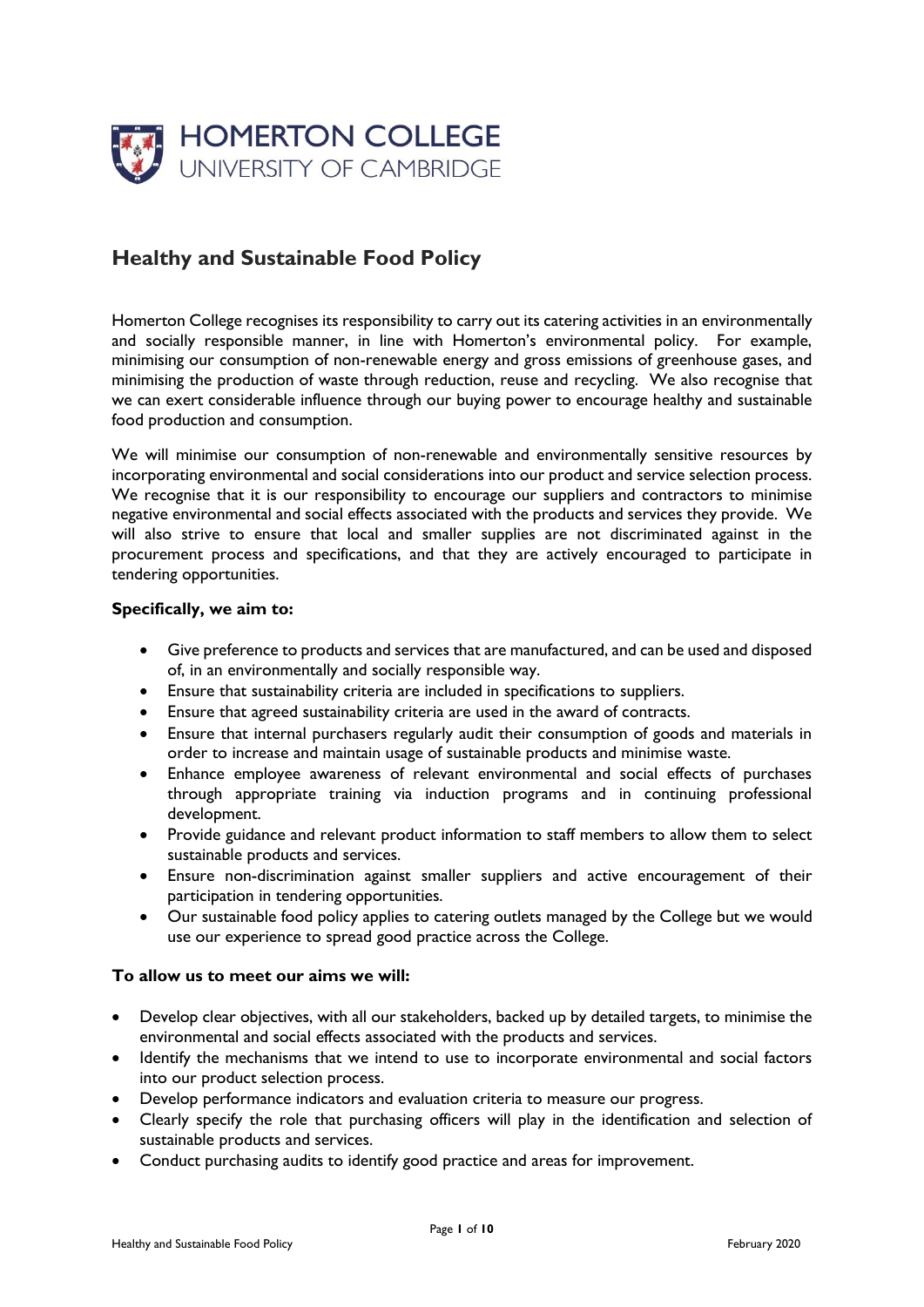- Identify and implement necessary changes to the procurement process and specifications to ensure non-discrimination against local and smaller suppliers.
- Examine this Sustainable Food Policy annually and assess whether the targets have been reached and if therefore they can be raised with the aim of continually improving targets.
- Build responsibility for the management of this policy into the job description of all catering staff.

We will apply this food policy to all of our catering outlets and hospitality services and this will also include the contents of the vending machines. We will ensure this policy is fully reflected in our catering tenders and contract(s).

Overall target: on an ongoing basis, a minimum of 60**%** of our total food spend will be spent on sustainable produce.

#### **Communication**

 We will communicate our food policy, and specific information related to our efforts to improve the sustainability of our food, on a quarterly basis to service users, visitors and staff via the staff intranet, newsletters and noticeboards.

#### **Training**

 Recognising our responsibility as an employer, catering staff will be trained in food sustainability. As a minimum target, staff will be aware of the various certification systems and their relevance for food production and food products that we use.

We have made specific commitments and set ourselves detailed targets in three areas which reflect the scope of our activity: product, community and environment.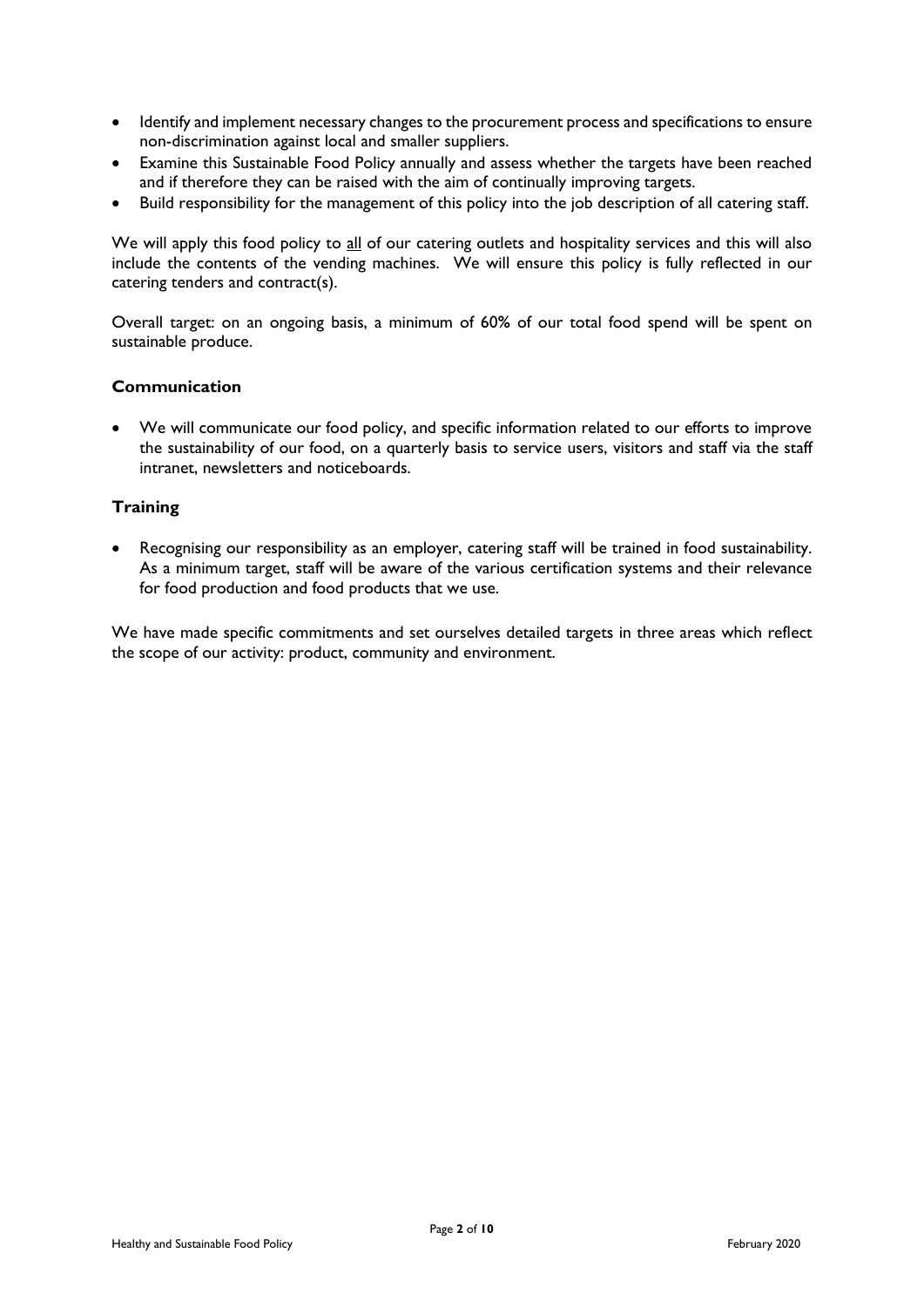

**Produc[t... offering quality and choice](http://www.selecta.co.uk/product.html)**

We are focused, together with our partners and suppliers, on offering a wide choice of quality products, including healthy and certified alternatives.

## **Fruit and Vegetables**

- We will make sure, on an ongoing basis, all our menus reflect the seasons at least three (major) items per dish will be served in the season it is naturally abundant.
- All produce will be seasonal and local wherever possible.
- Recognising the importance of orchards to biodiversity we will support the stocking of orchard fruit when in season and juice products all year.
- We will ensure that, on an ongoing basis, 100% of fresh, seasonal orchard fruits (apples, pears, plums, etc.), and 60**%** of fresh soft fruit purchased between the months of August and March is purchased from European communities where possible.
- Where possible we will build links through our suppliers to the growers of fruit and vegetables used in our catering promoting to staff our commitment to supporting these growers and their communities.
- We will monitor the amount of fruit and vegetables we purchase under the following schemes Entry Level Stewardship or Higher Level Stewardship scheme; LEAF-Marque certification and Organic certification.

## **Meat and Dairy**

- We will find out how much English and or Red Tractor meat we currently buy (as a percentage of the total meat purchased) and increase the proportion by at least 5% per annum.
- We commit to ensuring that 100% of the livestock produce (meat, dairy, eggs) we serve is, as minimum, Red Tractor farm assured, or equivalent, by 1 June 2016.
- For health reasons, we pledge to monitor the frequency and portion size of the red meat and processed meats we serve, and, if necessary, serve less, i.e. reduce their frequency on the menu and the size of the portion, or the proportion of a dish that is made from red meat or processed meat. Financial savings achieved from reducing the amount and proportion of red and processed meats served will be invested in higher quality livestock products (in terms of environmental and welfare quality) across the rest of the menu.
- Our baseline for reducing red meat is from 42% of dishes on our menus to 30% by 1 June 2018.

**Fish** (see also our Sustainable Fish Policy appended to this policy)

 We will eliminate any fish on the menu which are on the Marine Conservation Society's (MCS) red list.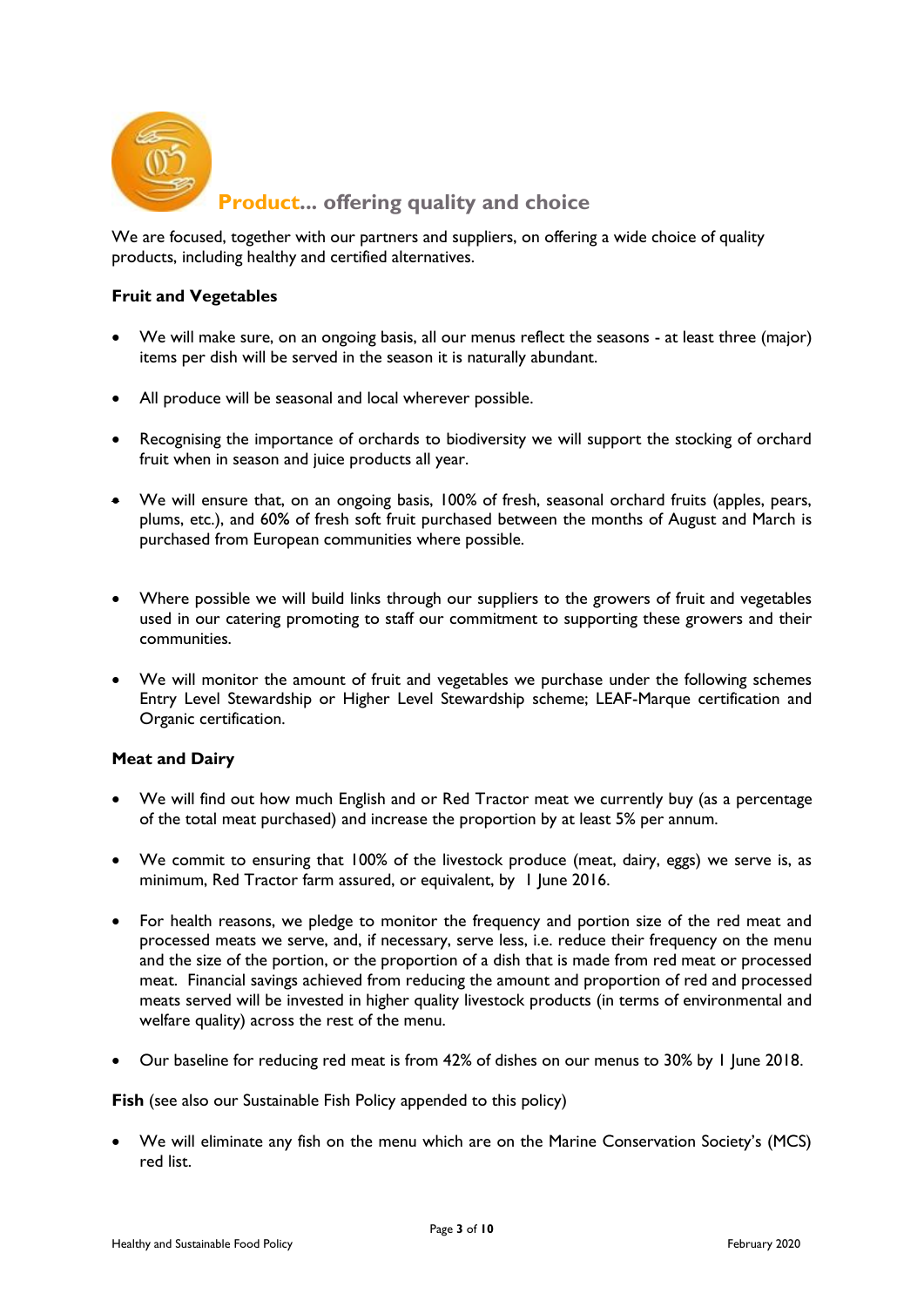- We will seek to serve Marine Stewardship Council (MSC) certified fish and maximise use of fish on the Marine Conservation Society's 'fish to eat' list by 1 June 2019.
- In line with our policy to promote sustainability to staff and customers we will investigate MSC chain of custody.
- We will promote the use of under-utilised species and actively participate in programmes to find markets relating to catch of species where robust data is available on the sustainability of stocks that would otherwise have been discarded.
- All tinned tuna will be pole and line caught skipjack and/or yellow fin as a minimum.
- Utilise landings of fresh fish on the UK markets.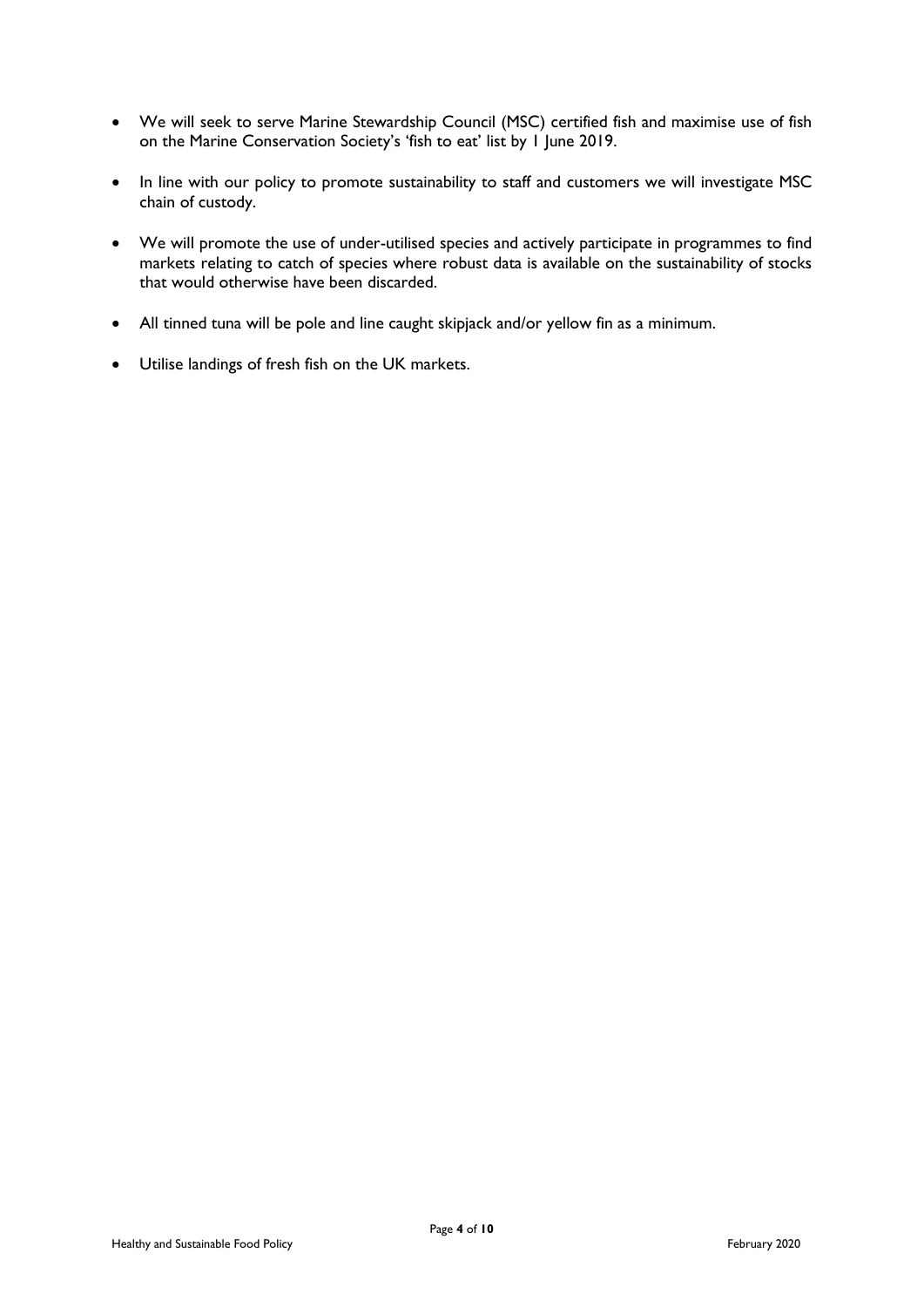

We are supportive of community initiatives, both locally and globally, and also support activity undertaken by our supply chain.

## **Fairtrade**

- We will ensure that all our tea, coffee and sugar is ethically traded**,** and will seek to serve Fairtrade certified products.
- Further, we pledge to increase our ethically traded offer as more products and product categories become available, adding at least one more ethically traded product per year, where available.

## **Fairtrade Products Sold**

Bananas Coffee Tea Earl Grey tea Herbal tea Hot chocolate Coffee Beans Smoothies Orange juice

#### **Dairy and Eggs**

- We will ensure that, on an ongoing basis, 100% of the milk we purchase is certified British and when possible from East Anglian dairies.
- We will ensure that, on an ongoing basis, all whole eggs purchased are from a free-range production system.

We pledge to monitor and reduce the amount of dairy produce we serve, replacing them where possible with pulses, beans and other sources of protein that are not of animal origin, and increasing the proportion of plant-based foods, particularly wholegrain foods, fruit and vegetables.

#### **Bread**

 We will work with our suppliers, on an ongoing basis, to introduce baked goods, including bread, which do not feature unnecessary ingredients and additives, and which contain controlled levels of salt in line with Food Standards Agency guidance, and remove those that do.

## **Nutrition**

 We will review our food offer in terms of nutritional quality, and identify products and practices that can be changed to improve the nutritional value of the food.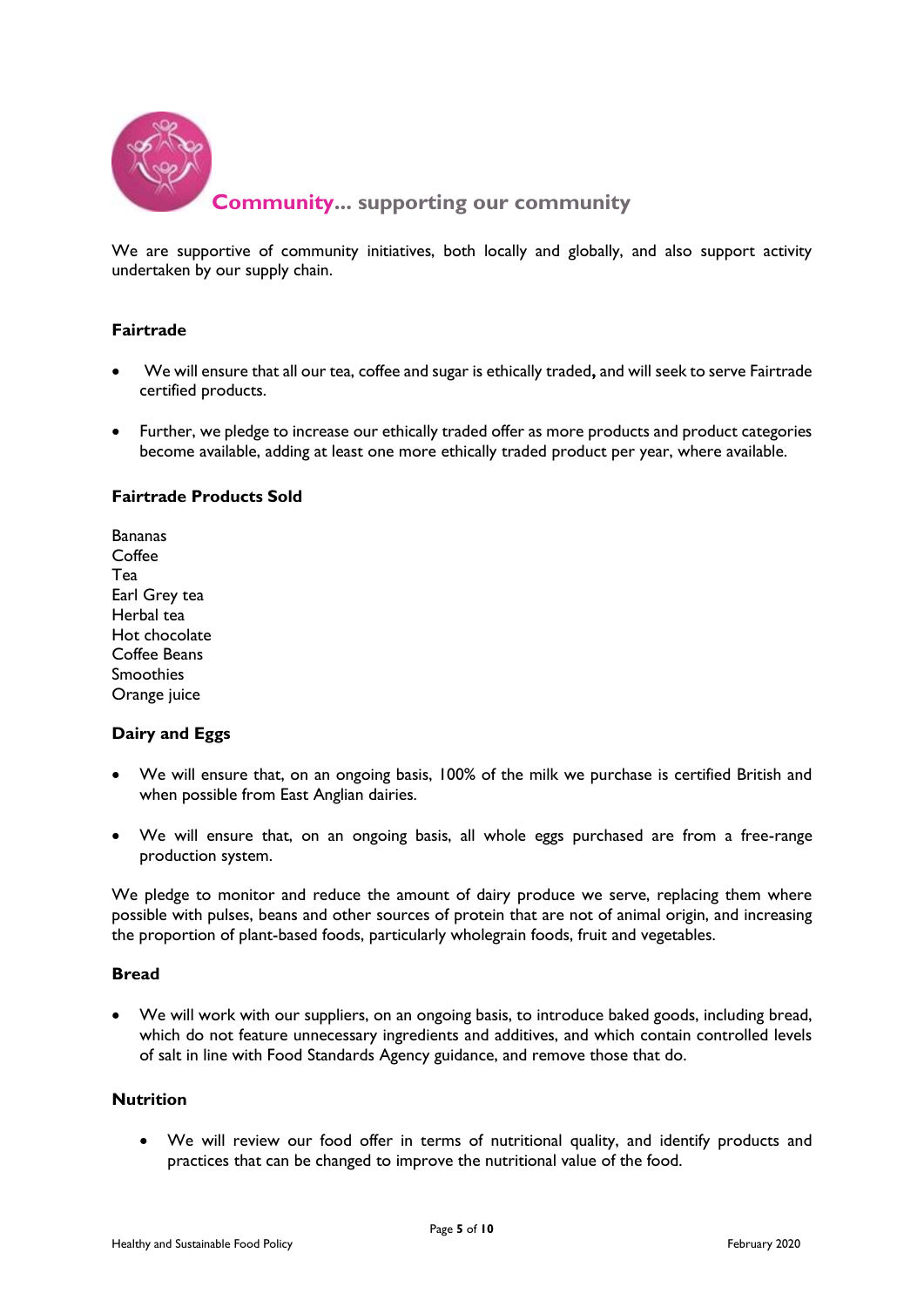- We will set out a plan to make these improvements by 2020. We will include specifications to support this in contracts, and train catering staff to implement this commitment in food preparation. This will include:
	- i. controlling salt, sugar and saturated fat levels, in line with Food Standards Agency guidance
	- ii. removing hydrogenated fat and other unnecessary additives from all food and ingredients
- Using healthier cooking oils and cooking methods; prioritising dishes containing a high proportion of wholegrain foods, fruit and vegetables.
- Limiting the provision and promotion of snacks that are high in fat, salt and sugar, and actively promoting healthier alternatives.
- We will monitor and reduce, year on year, the number and proportion of less healthy options provided.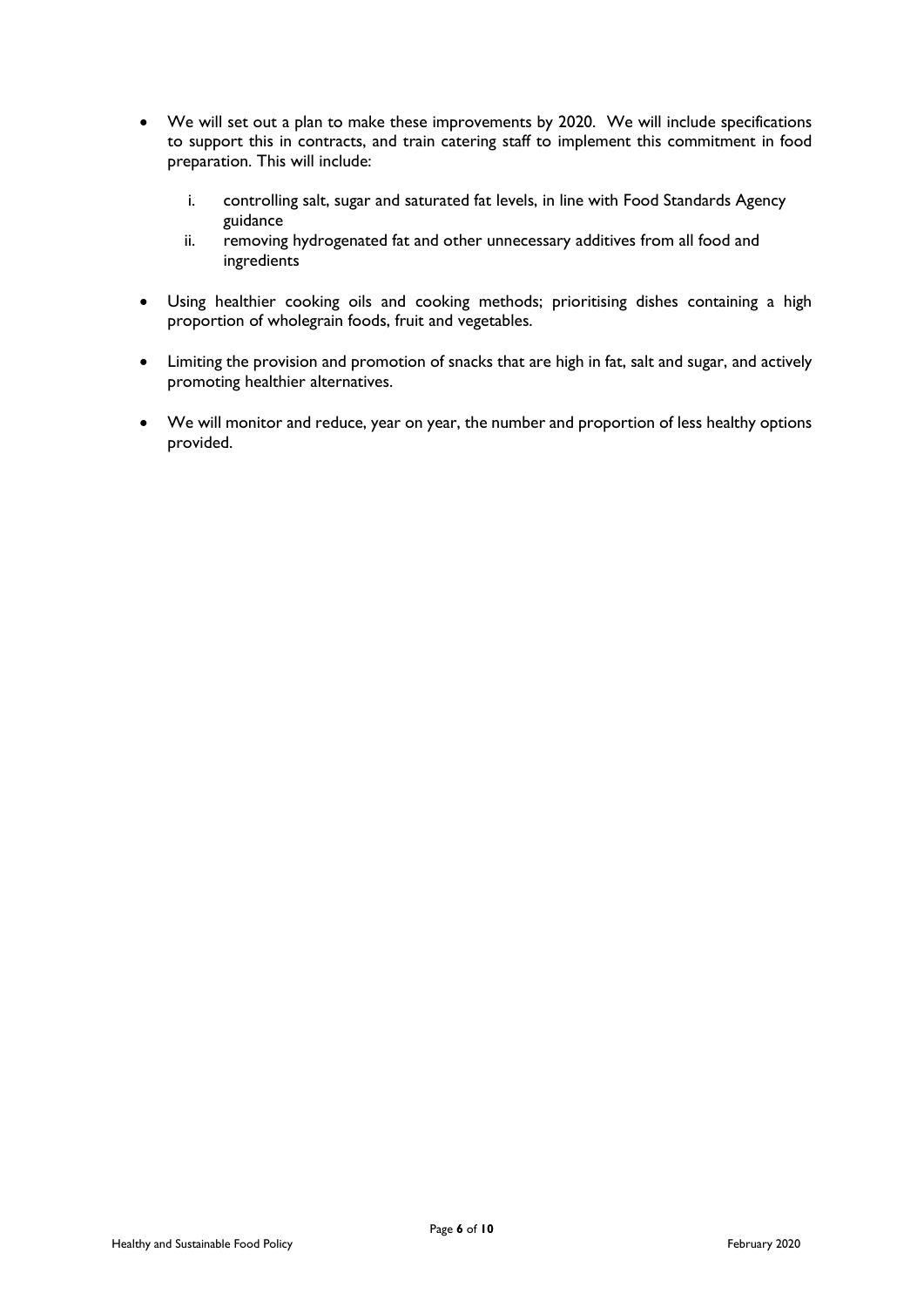

We are committed to reducing our carbon footprint, handling our waste efficiently and increasing our ecological product offer.

## **Waste and Recycling**

- We have established a baseline of how much food we waste per month and continue to regularly monitor the amount whilst seeking to reduce it.
- 100% of food waste will be sent for composting.
- We will monitor and reduce our other main sources of waste.
- Implementing more efficient ordering, storage and stock rotation.
- Undertaking customer surveys to ascertain why certain menu items are unpopular.
- Auditing our waste.
- We will increase recycling of cardboard, paper, glass and metal waste, from sources generated by the catering staff and restaurant users, by 5%, year on year.
- By working with suppliers, we will divert the amount of waste from all sources going to landfill to an absolute minimum by 2020**.**
- We will work with suppliers to reduce packaging and use reusable packaging wherever practicable.
- We will ensure that where practical suppliers will take back packaging to reuse.
- We will introduce alternatives to using paper cups such as keep cups and encouraging the use of mugs.
- We will minimise packaging and use compostable or recyclable packaging.
- We will challenge suppliers to find alternatives for packaging.
- We will ensure that dry waste (e.g. cardboard, paper, metal) is kept separate from wet waste (e.g. food), and send any unavoidable food waste (e.g. potato peelings) for composting.

#### **Energy**

- We will assess how much energy we use and monitor the amount whilst seeking to reduce our energy.
- We will establish a plan for how this level will be reduced further.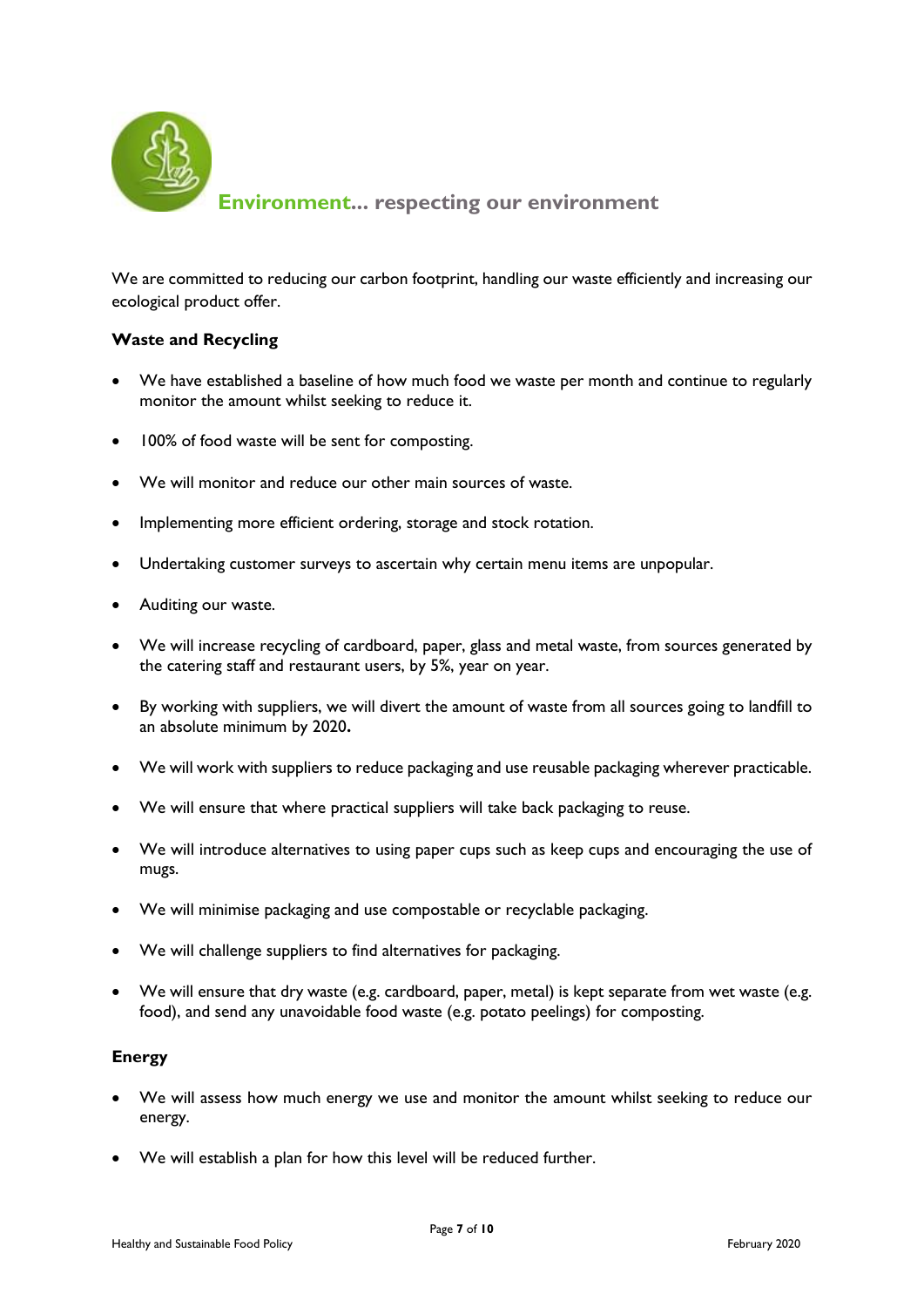- We will establish baselines for energy consumption to bring catering into line with Homerton targets.
- Ensure when considering replacing catering equipment consideration is given to the most efficient available.

#### **Vending**

- We will give consumers choice and the option to choose healthier snacks and drinks.
- All snacks will be less than 200kcal, less than 6g of fat, less than 250mg of sodium and less than 5g of added sugar.
- All cold drinks will be less than 5g of added sugar.
- We will support certified products and ensure clients and consumers can purchase them via our vending machines. We also aim to offer certified options across all of our different product categories.
- We will use Fairtrade hot chocolate, Rainforest Alliance certified Tea, Fairtrade certified Tate & Lyle Sugar and Fairtrade Hot Chocolate.

#### **Water**

- We have implement purified still and sparkling tap water, bottled water system using re-usable glass bottles in our conference services**.**
- With immediate effect, and on an ongoing basis, we will ensure tap water and reusable or recyclable drinking vessels / water fountains are freely available to all our service users, visitors and staff, choosing mains-fed systems instead of bottled water systems.

#### **Deliveries**

 We will have assessed how many food deliveries are made to the catering department per week and, working with suppliers, aim to reduce this number to an absolute minimum by 1 June 2020.

#### **Refurbishment**

- When we are planning to replace catering equipment, wherever possible we will give environmental considerations priority e.g. energy efficiency, longevity.
- Refrigeration will be replaced with hydro carbon refrigerant.
- Energy efficiency will be factored into design plans for new catering operations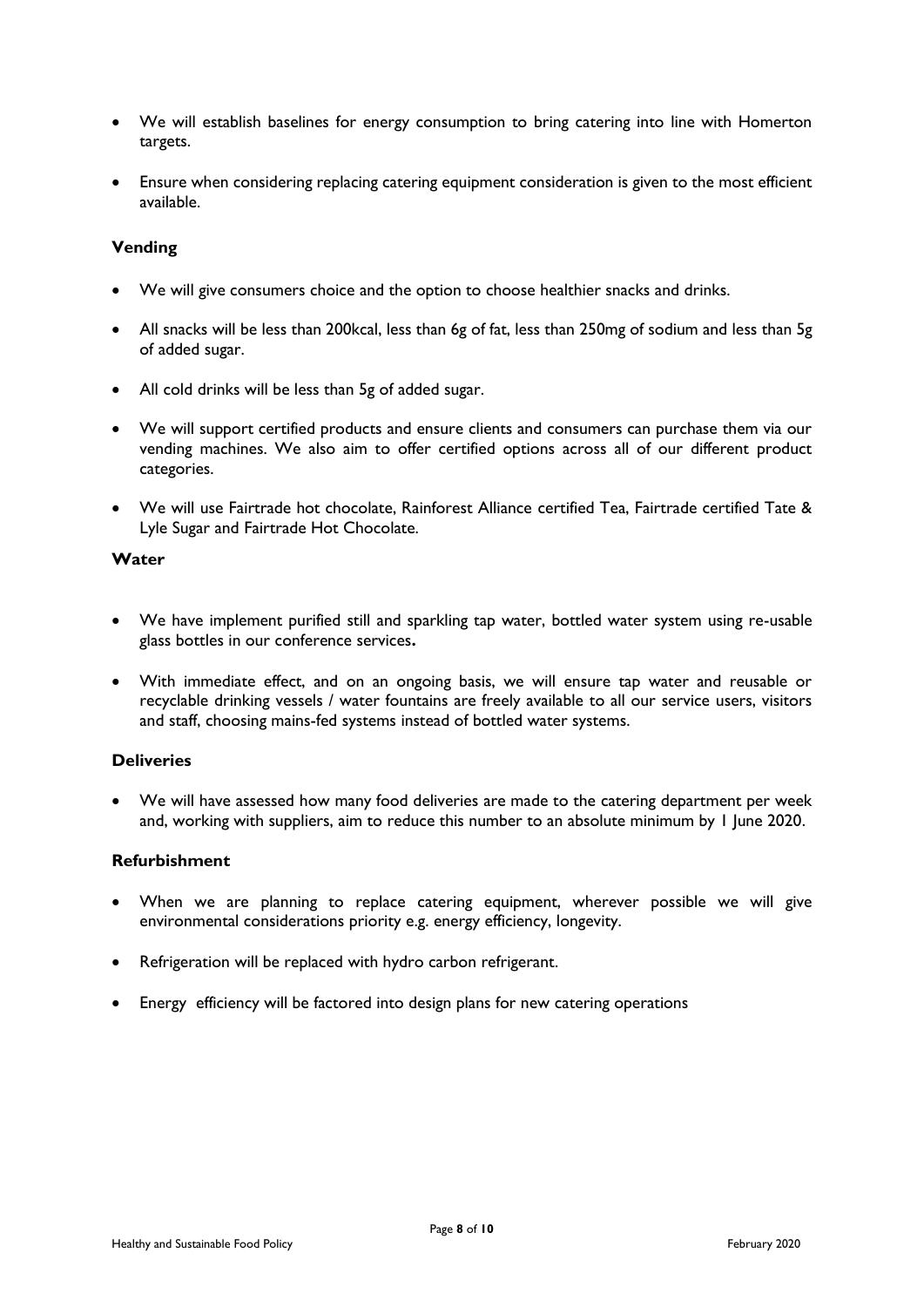## **Our Food Suppliers**

| <b>Supplier</b> | <b>Product</b> | Website |
|-----------------|----------------|---------|
|                 |                |         |
|                 |                |         |
|                 |                |         |
|                 |                |         |
|                 |                |         |
|                 |                |         |
|                 |                |         |
|                 |                |         |
|                 |                |         |
|                 |                |         |
|                 |                |         |
|                 |                |         |
|                 |                |         |
|                 |                |         |
|                 |                |         |
|                 |                |         |
|                 |                |         |
|                 |                |         |
|                 |                |         |